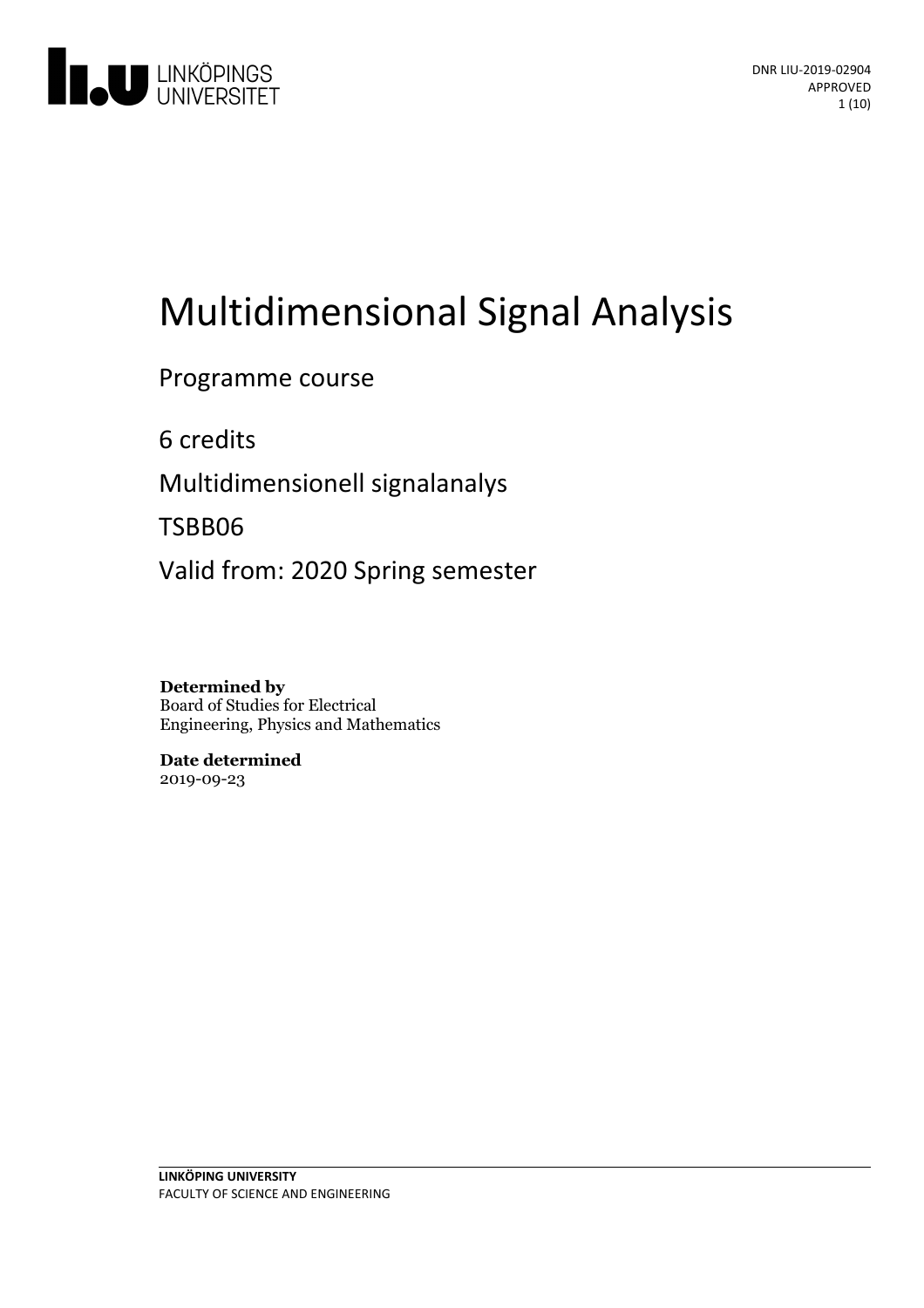# Main field of study

Electrical Engineering

Course level

Second cycle

# Advancement level

A1X

# Course offered for

- Master's Programme in Biomedical Engineering
- Master's Programme in Mathematics
- Computer Science and Engineering, M Sc in Engineering
- Industrial Engineering and Management International, M Sc in Engineering
- Industrial Engineering and Management, M Sc in Engineering
- Information Technology, M Sc in Engineering
- Biomedical Engineering, M Sc in Engineering
- Computer Science and Software Engineering, M Sc in Engineering
- Applied Physics and Electrical Engineering International, M Sc in Engineering
- Applied Physics and Electrical Engineering, M Sc in Engineering

# Entry requirements

Note: Admission requirements for non-programme students usually also include admission requirements for the programme and threshold requirements for progression within the programme, or corresponding.

# Prerequisites

Basic Linear Algebra: vector spaces, bases, scalar product, least squares problem, eigenvalue problems. Basic signal processing (corresponding to Linear Systems): sampling, convolution and Fourier transform of one-variable signals. Basic skills in Matlab is recommended.

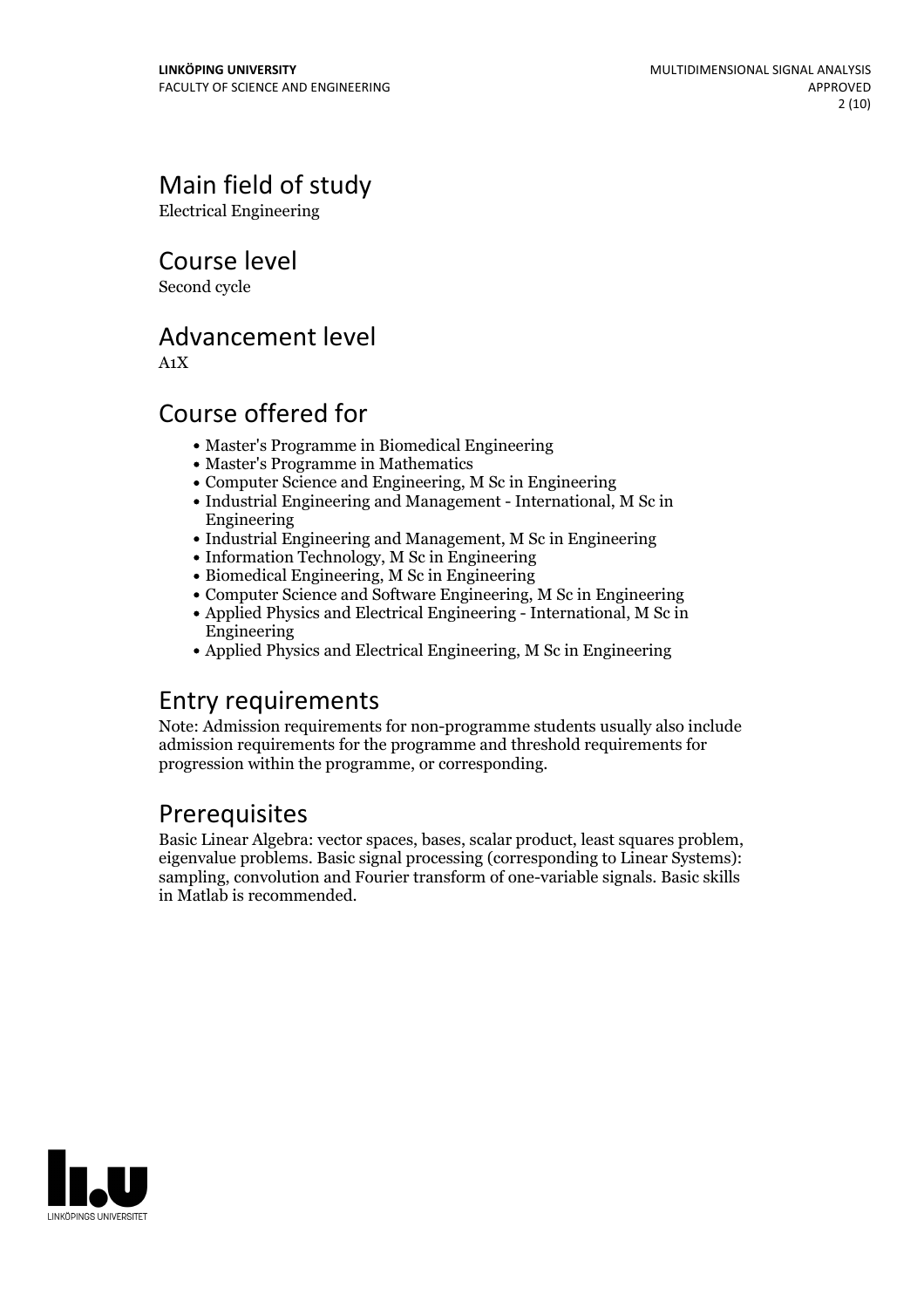# Intended learning outcomes

Passing the course means that the student is able to use concepts and methods in signal and image processing that are based on linear algebra. The student is then able to:

- Use homogeneous coordinates for geometry in two and three dimensions. This includes points and lines in two dimensions, points, planes, and lines in three dimensions, homographies, camera projections, and epipolar
- geometry.<br>• Estimate geometric objects based on various types of least sqaures
- techniques.<br>• Use linear representations: bases, subspace bases, and frames for signals.<br>Apply linear signal representations on practical problems, such as normalized convolution, over-sampling, PCA, wavelet-transform and filter banks.

### Course content

Signal spaces and signal bases, dual bases. Least squares problem, normalized convolution. Eigenvalue and singular value analysis. Principal component homogeneous coordinates, homographies, camera projections, epipolar geometry. Representation and estimation of various types of geometric objects.

# Teaching and working methods

The course has lectures that present basic concepts and theory, accompanied by lessons that exemplify some of the calculations. In a set of mandatory computer exercises, each participant must demonstrate the ability to carry out more complex calculation and answer related questions. The course runs over the entire autumn semester. Parts of the course presented in the first half of the semester (HT1) will be examined in relation to the optional test KTR1.

### Examination

| KTR1 | <b>Optional Written Test</b> | o credits | U.G        |
|------|------------------------------|-----------|------------|
| LAB1 | Laboratory Work              | 3 credits | U.G        |
| TEN2 | Written Examination          | 3 credits | U, 3, 4, 5 |

The written examination is divided into three parts that correspond to the three course objectives, and in order to pass the examination a certain level is required for each of the three parts. The optional test covers the first part of the course and its result can be used in the first written examination after the course.

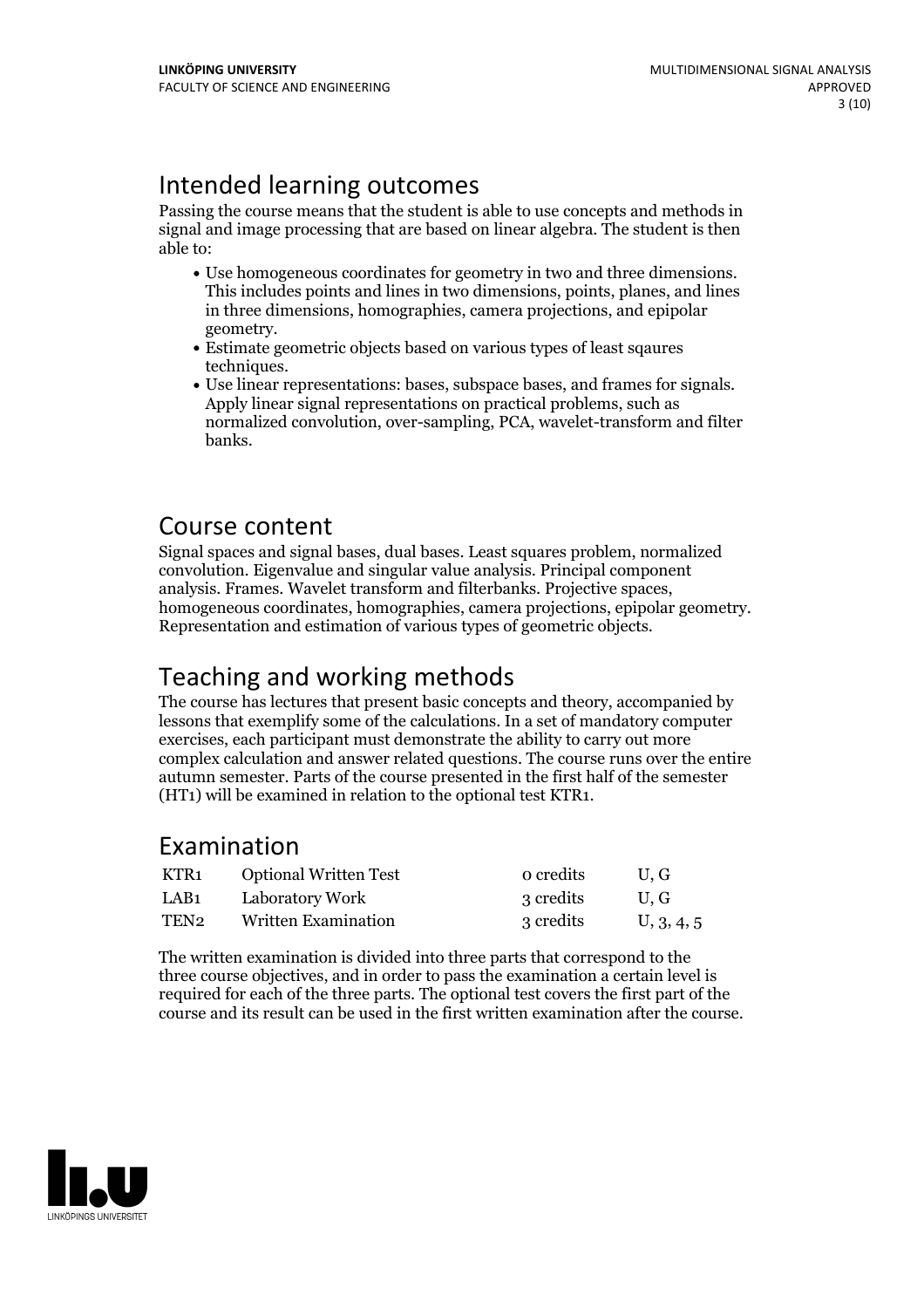### Grades

Four-grade scale, LiU, U, 3, 4, 5

# Other information

Supplementary courses: Computer Vision, Image and Audio Coding, Medical Image Analysis, Neural Networks and Learning Systems, Image Sensors

#### **About teaching and examination language**

The teaching language is presented in the Overview tab for each course. The examination language relates to the teaching language as follows:

- If teaching language is Swedish, the course as a whole or in large parts, is taught in Swedish. Please note that although teaching language is Swedish, parts of the course could be given in English. Examination language is
- $\bullet$  If teaching language is Swedish/English, the course as a whole will be taught in English if students without prior knowledge of the Swedish language participate. Examination language is Swedish or English
- (depending on teaching language).<br>• If teaching language is English, the course as a whole is taught in English.<br>Examination language is English.

#### **Other**

The course is conducted in a manner where both men's and women's

The planning and implementation of a course should correspond to the course syllabus. The course evaluation should therefore be conducted with the course syllabus as a starting point.

### Department

Institutionen för systemteknik

# Director of Studies or equivalent

Lasse Alfredsson

Examiner Mårten Wadenbäck

### Course website and other links

<https://www.cvl.isy.liu.se/education/undergraduate>

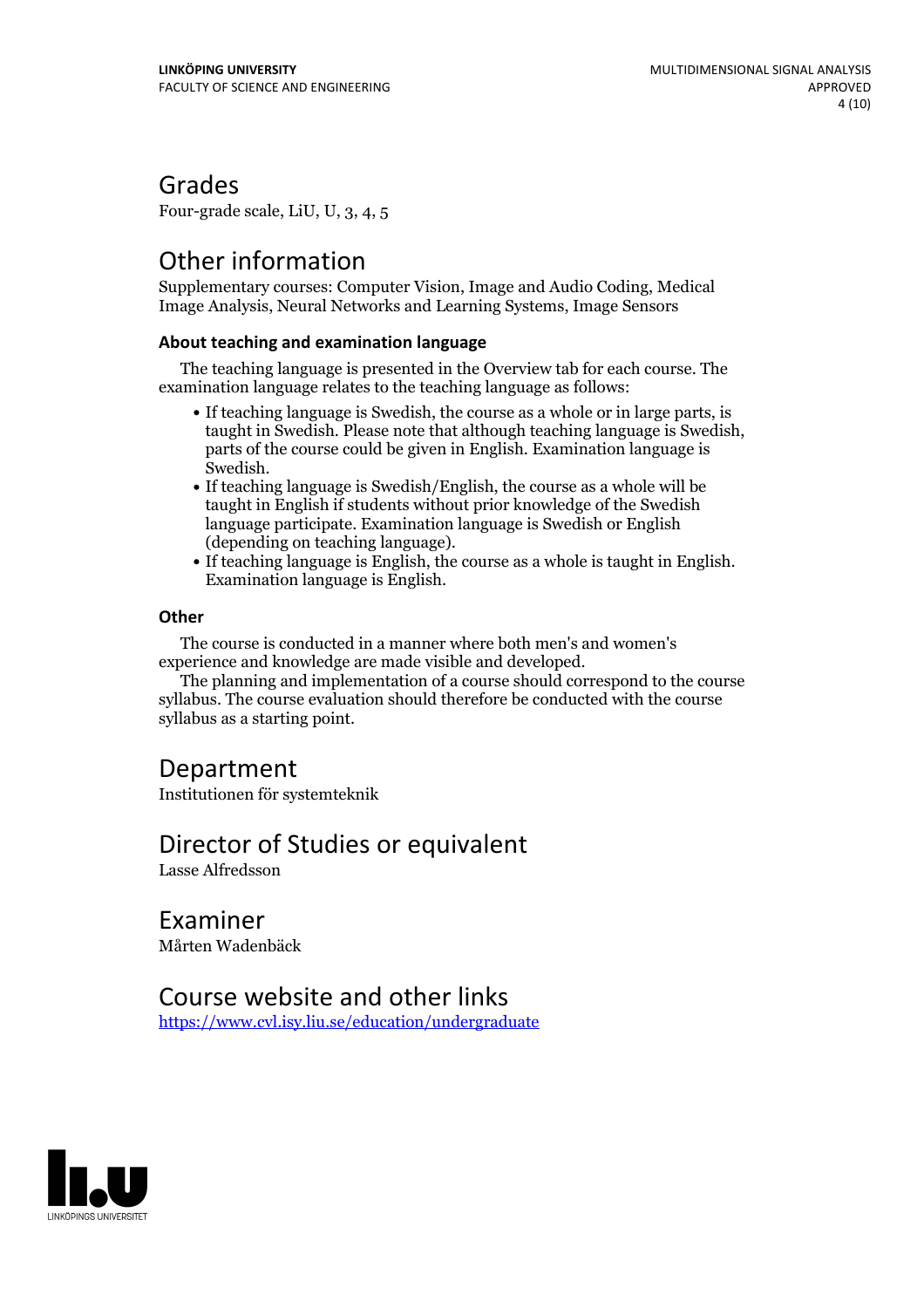# Education components

Preliminary scheduled hours: 68 h Recommended self-study hours: 92 h

# Course literature

#### **Compendia**

Prerequisites for studies at advanced level in Image Science at Linköping **University** 

In addition to the compendium, the course is based on excerpts from books and articles, which are made available at the start of the course.

Klas Nordberg, Introduction to Representations and Estimation in Geometry Covers the geometry part of the course.

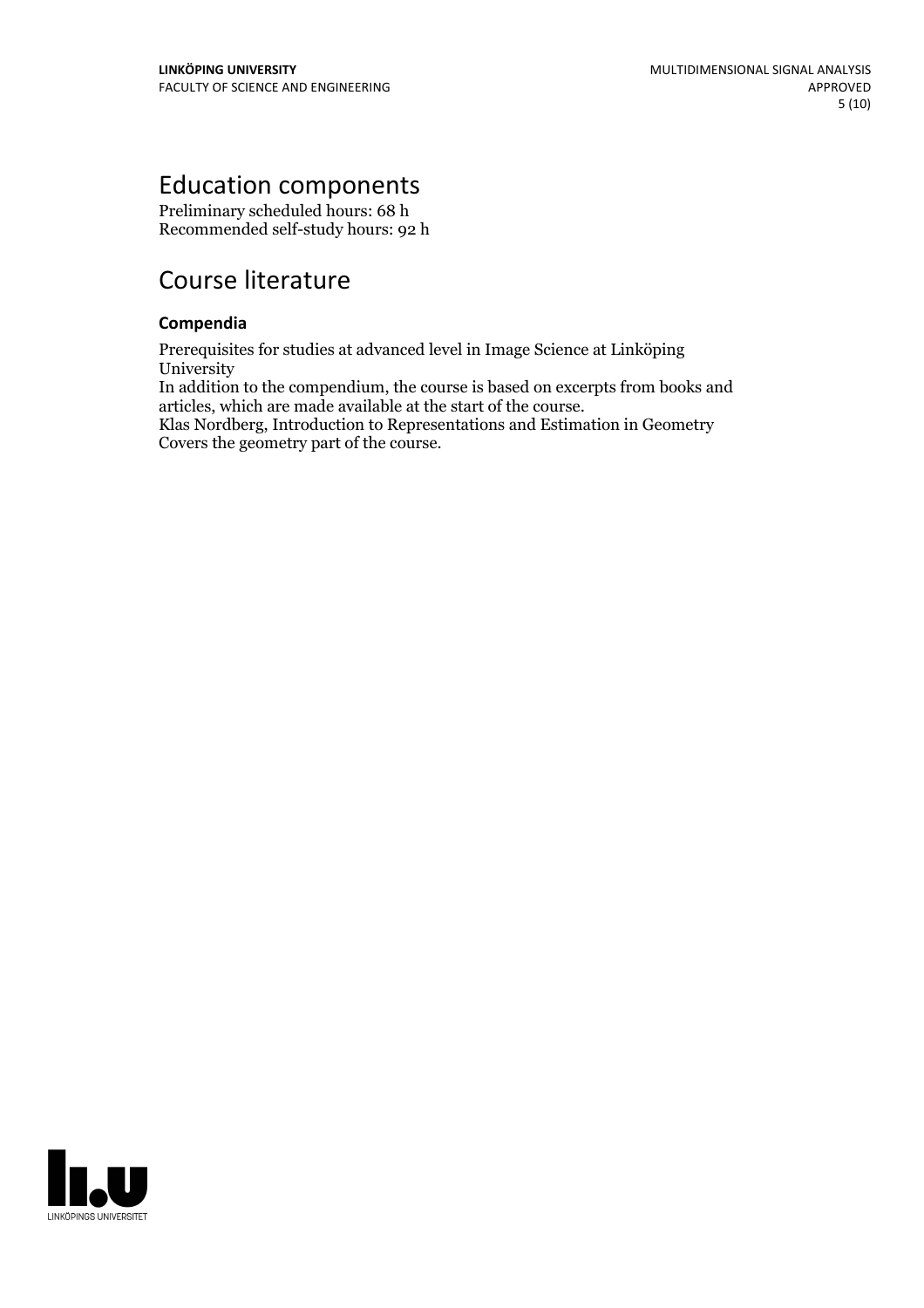# **Common rules**

#### **Course syllabus**

A syllabus must be established for each course. The syllabus specifies the aim and contents of the course, and the prior knowledge that a student must have in order to be able to benefit from the course.

### **Timetabling**

Courses are timetabled after a decision has been made for this course concerning its assignment to a timetable module.

#### **Interrupting a course**

The vice-chancellor's decision concerning regulations for registration, deregistration and reporting results (Dnr LiU-2015-01241) states that interruptions in study are to be recorded in Ladok. Thus, all students who do not participate in a course for which they have registered must record the interruption, such that the registration on the course can be removed. Deregistration from <sup>a</sup> course is carried outusing <sup>a</sup> web-based form: https://www.lith.liu.se/for-studenter/kurskomplettering?l=en.

### **Cancelled courses**

Courses with few participants (fewer than 10) may be cancelled or organised in a manner that differs from that stated in the course syllabus. The Dean is to deliberate and decide whether a course is to be cancelled or changed from the course syllabus.

### **Guidelines relatingto examinations and examiners**

For details, see Guidelines for education and examination for first-cycle and second-cycle education at Linköping University, http://styrdokument.liu.se/Regelsamling/VisaBeslut/917592.

An examiner must be employed as a teacher at LiU according to the LiU Regulations for Appointments

(https://styrdokument.liu.se/Regelsamling/VisaBeslut/622784). For courses in second-cycle, the following teachers can be appointed as examiner: Professor (including Adjunct and Visiting Professor), Associate Professor (including Adjunct), Senior Lecturer (including Adjunct and Visiting Senior Lecturer), Research Fellow, or Postdoc. For courses in first-cycle, Assistant Lecturer (including Adjunct and Visiting Assistant Lecturer) can also be appointed as examiner in addition to those listed for second-cycle courses. In exceptional cases, a Part-time Lecturer can also be appointed as an examiner at both first- and second cycle, see Delegation of authority for the Board of Faculty of Science and Engineering.

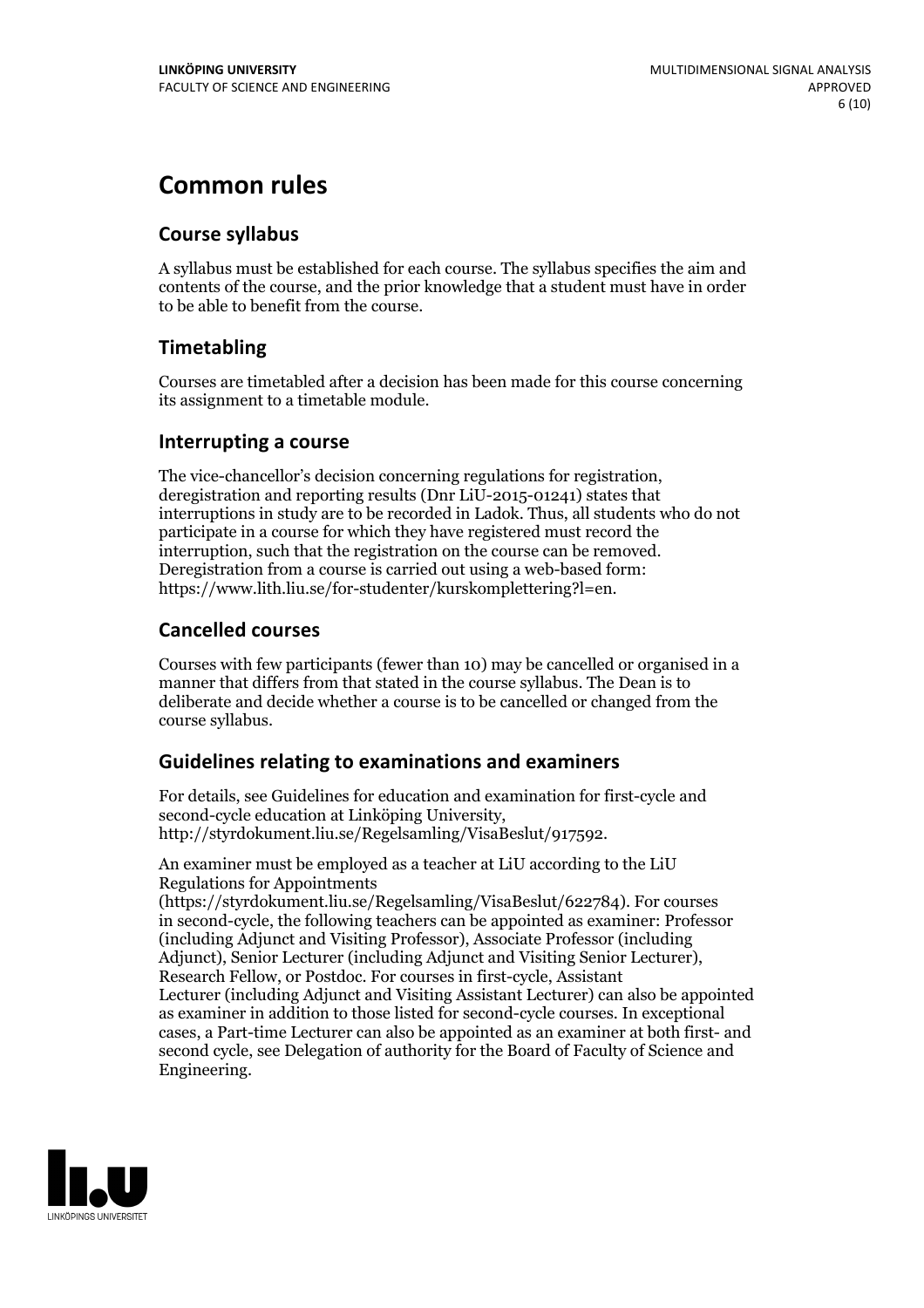#### **Forms of examination**

#### **Examination**

Written and oral examinations are held at least three times a year: once immediately after the end of the course, once in August, and once (usually) in one of the re-examination periods. Examinations held at other times are to follow a decision of the board of studies.

Principles for examination scheduling for courses that follow the study periods:

- courses given in VT1 are examined for the first time in March, with re-examination in June and August
- courses given in VT2 are examined for the first time in May, with re-examination in August and October
- courses given in HT1 are examined for the first time in October, with re-examination in January and August
- courses given in HT2 are examined for the first time in January, with re-examination in March and in August.

The examination schedule is based on the structure of timetable modules, but there may be deviations from this, mainly in the case of courses that are studied and examined for several programmes and in lower grades (i.e. 1 and 2).

Examinations for courses that the board of studies has decided are to be held in alternate years are held three times during the school year in which the course is given according to the principles stated above.

Examinations for courses that are cancelled orrescheduled such that they are not given in one or several years are held three times during the year that immediately follows the course, with examination scheduling that corresponds to the scheduling that was in force before the course was cancelled or rescheduled.

When a course is given for the last time, the regular examination and two re-<br>examinations will be offered. Thereafter, examinations are phased out by offering three examinations during the following academic year at the same times as the examinations in any substitute course. If there is no substitute course, three examinations will be offered during re-examination periods during the following academic year. Other examination times are decided by the board of studies. In all cases above, the examination is also offered one more time during the academic year after the following, unless the board of studies decides otherwise.

If a course is given during several periods of the year (for programmes, or on different occasions for different programmes) the board or boards of studies determine together the scheduling and frequency of re-examination occasions.

#### **Registration for examination**

In order to take an examination, a student must register in advance at the Student Portal during the registration period, which opens 30 days before the date of the examination and closes 10 days before it. Candidates are informed of the location of the examination by email, four days in advance. Students who have not

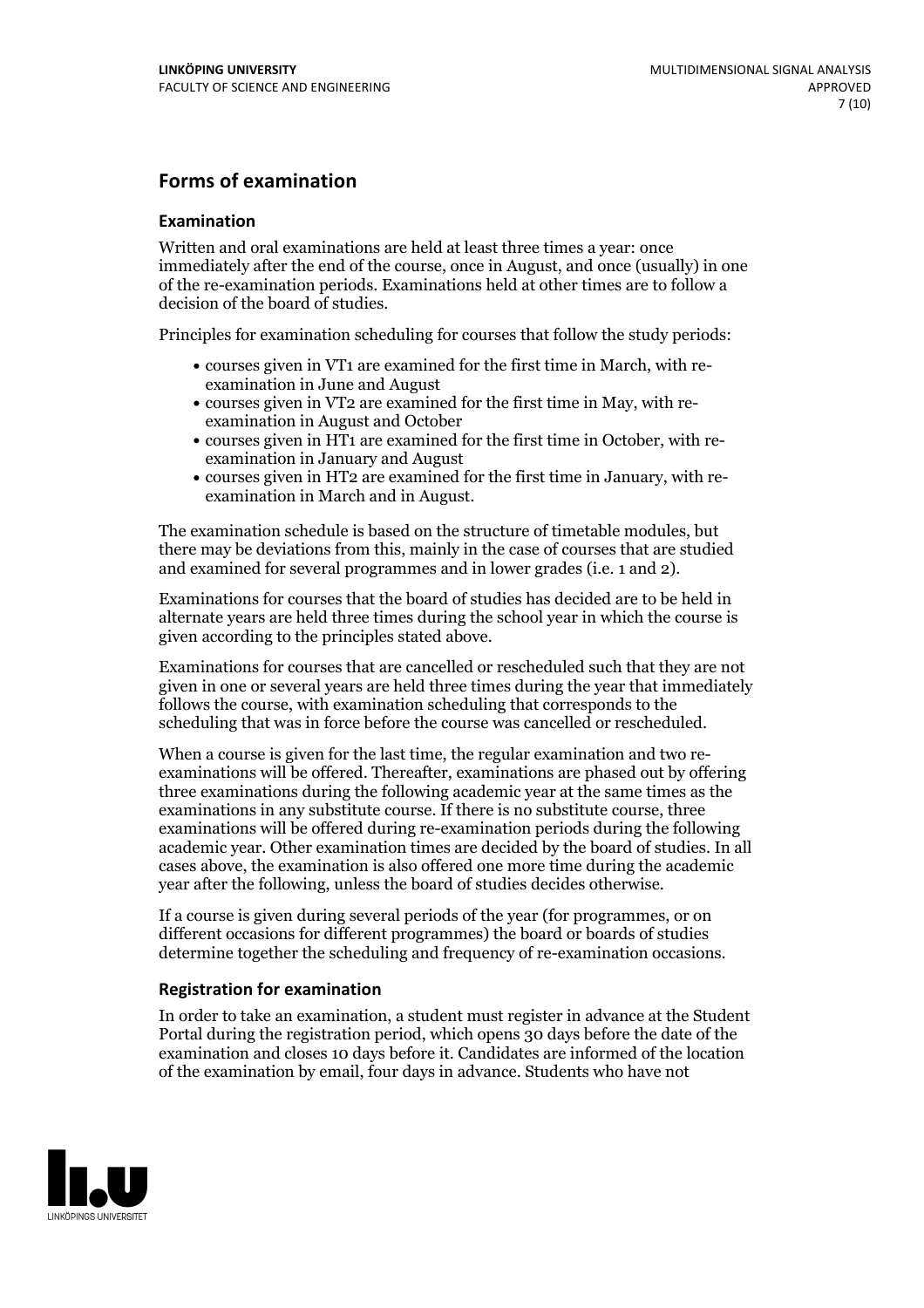registered for an examination run the risk of being refused admittance to the examination, if space is not available.

Symbols used in the examination registration system:

\*\* denotes that the examination is being given for the penultimate time.

\* denotes that the examination is being given for the last time.

#### **Code of conduct for students during examinations**

Details are given in a decision in the university's rule book: http://styrdokument.liu.se/Regelsamling/VisaBeslut/622682.

#### **Retakes for higher grade**

Students at the Institute of Technology at LiU have the right to retake written examinations and computer-based examinations in an attempt to achieve a higher grade. This is valid for all examination components with code "TEN" and "DAT". The same right may not be exercised for other examination components, unless otherwise specified in the course syllabus.

A retake is not possible on courses that are included in an issued degree diploma.

#### **Retakes of other forms of examination**

Regulations concerning retakes of other forms of examination than written examinations and computer-based examinations are given in the LiU guidelines

http://styrdokument.liu.se/Regelsamling/VisaBeslut/917592.

#### **Plagiarism**

For examinations that involve the writing of reports, in cases in which it can be assumed that the student has had access to other sources (such as during project work, writing essays, etc.), the material submitted must be prepared in accordance with principles for acceptable practice when referring to sources (references or quotations for which the source is specified) when the text, images, ideas, data,  $\vec{e}$  etc. of other people are used. It is also to be made clear whether the author has reused his or her own text, images, ideas, data, etc. from previous examinations, such as degree projects, project reports, etc. (this is sometimes known as "self- plagiarism").

A failure to specify such sources may be regarded as attempted deception during examination.

#### **Attempts to cheat**

In the event of <sup>a</sup> suspected attempt by <sup>a</sup> student to cheat during an examination, or when study performance is to be assessed as specified in Chapter <sup>10</sup> of the Higher Education Ordinance, the examiner is to report this to the disciplinary board of the university. Possible consequences for the student are suspension from study and a formal warning. More information is available at https://www.student.liu.se/studenttjanster/lagar-regler-rattigheter?l=en.

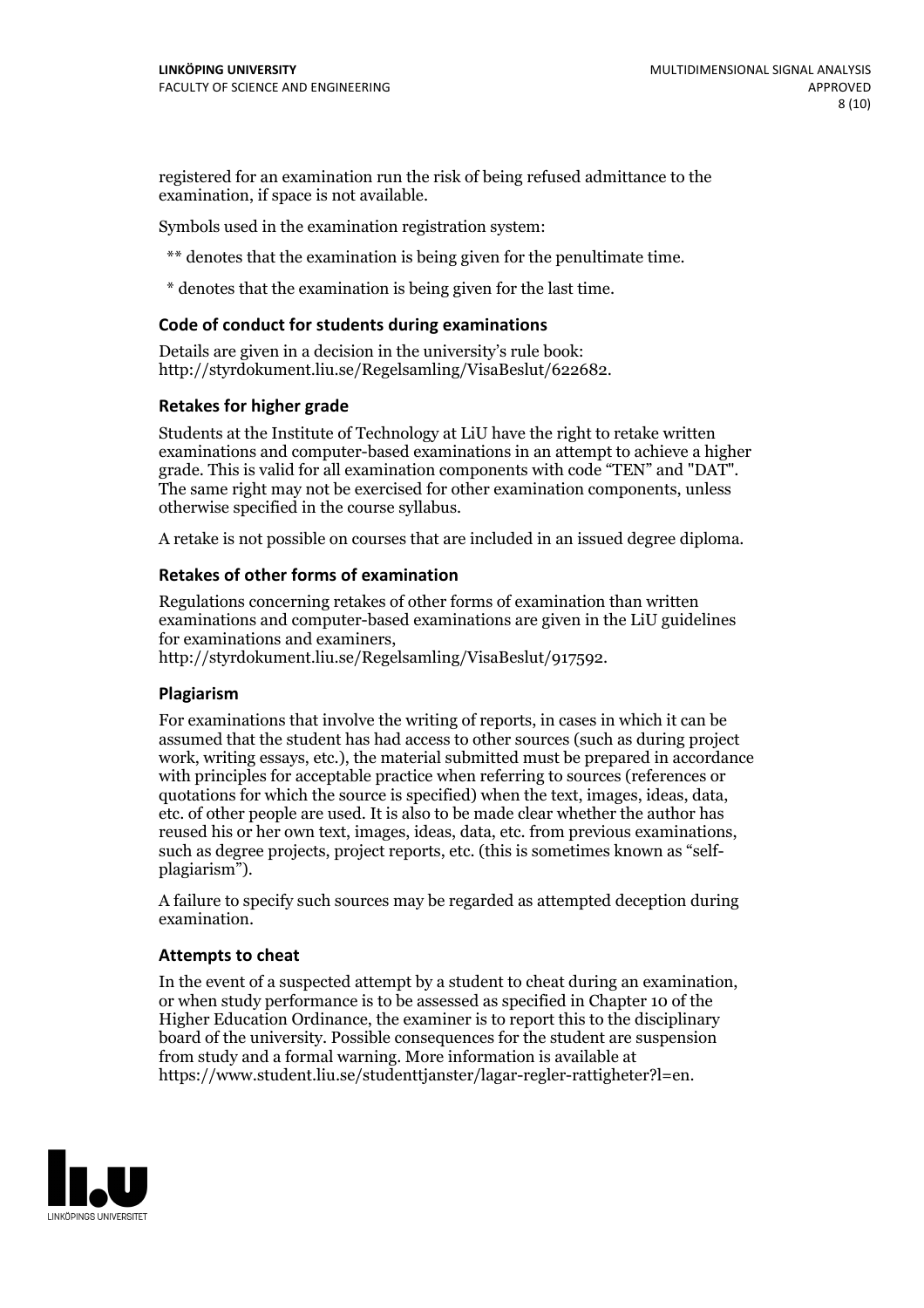#### **Grades**

The grades that are preferably to be used are Fail (U), Pass (3), Pass not without distinction  $(4)$  and Pass with distinction  $(5)$ .

- 1. Grades U, 3, 4, 5 are to be awarded for courses that have written
- examinations. 2. Grades Fail (U) and Pass (G) may be awarded for courses with <sup>a</sup> large degree of practical components such as laboratory work, project work and group work. 3. Grades Fail (U) and Pass (G) are to be used for degree projects and other
- independent work.

#### **Examination components**

- 
- 1. Grades U, 3, 4, <sup>5</sup> are to be awarded for written examinations (TEN). 2. Examination components for which the grades Fail (U) and Pass (G) may be awarded are laboratory work (LAB), project work (PRA), preparatory written examination (KTR), oral examination (MUN), computer-based
- examination (DAT), home assignment (HEM), and assignment (UPG). 3. Students receive grades either Fail (U) or Pass (G) for other examination components in which the examination criteria are satisfied principally through active attendance such as other examination (ANN), tutorial group
- (BAS) or examination item (MOM). 4. Grades Fail (U) and Pass (G) are to be used for the examination components Opposition (OPPO) and Attendance at thesis presentation (AUSK) (i.e. part of the degree project).

For mandatory components, the following applies: If special circumstances prevail, and if it is possible with consideration of the nature of the compulsory component, the examiner may decide to replace the compulsory component with another equivalent component. (In accordance with the LiU Guidelines for education and examination for first-cycle and second-cycle education at Linköping University, http://styrdokument.liu.se/Regelsamling/VisaBeslut/917592).

For written examinations, the following applies: If the LiU coordinator for students with disabilities has granted a student the right to an adapted examination for a written examination in an examination hall, the student has the right to it. If the coordinator has instead recommended for the student an adapted examination or alternative form of examination, the examiner may grant this if the examiner assesses that it is possible, based on consideration of the course objectives. (In accordance with the LiU Guidelines for education and examination for first-cycle and second-cycle education at Linköping University, http://styrdokument.liu.se/Regelsamling/VisaBeslut/917592).

The examination results for a student are reported at the relevant department.

### **Regulations (applyto LiU in its entirety)**

The university is a government agency whose operations are regulated by